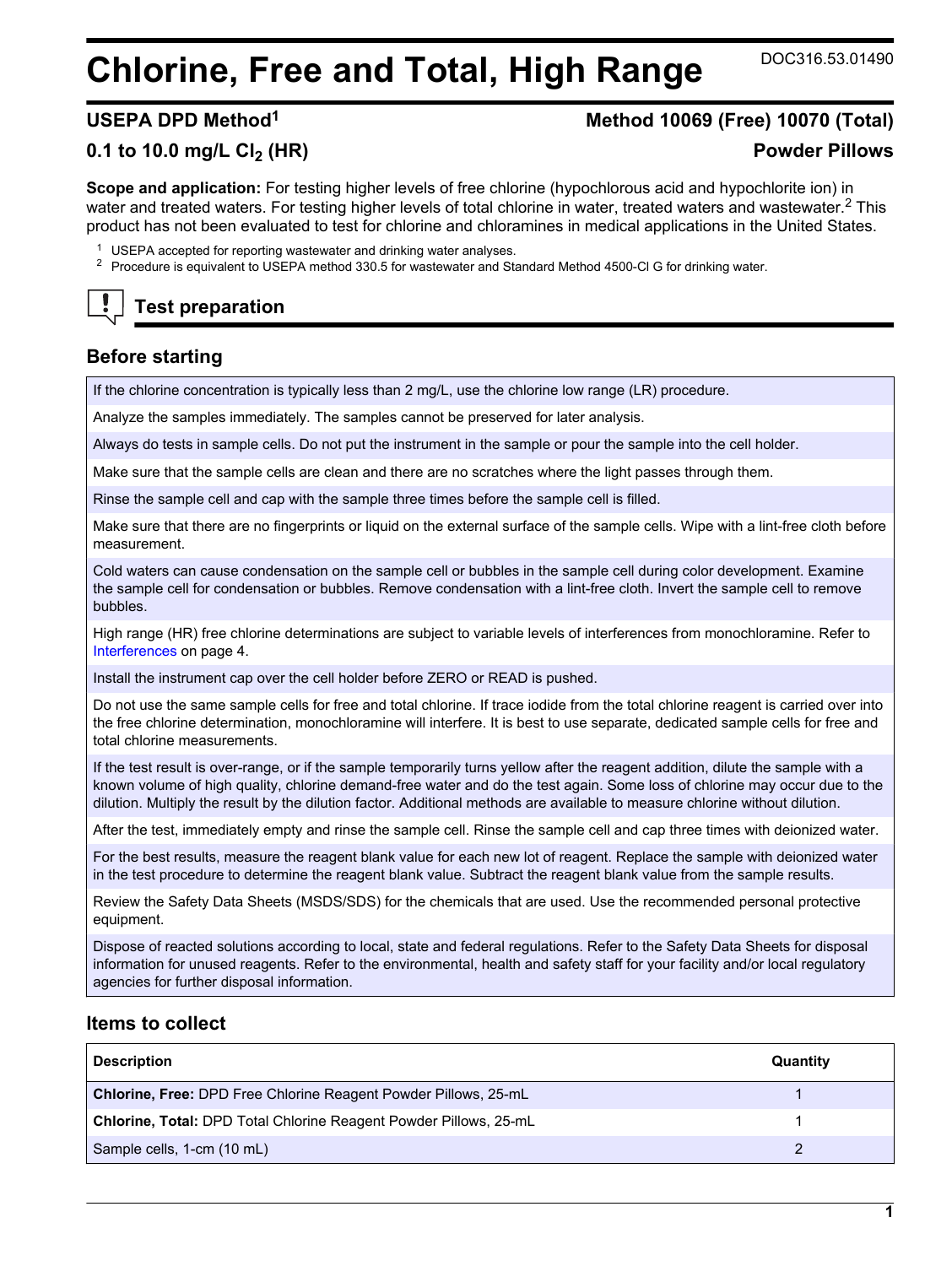Refer to [Consumables and replacement items](#page-5-0) on page 6 for order information.

# **Sample collection**

- Analyze the samples immediately. The samples cannot be preserved for later analysis.
- Chlorine is a strong oxidizing agent and is unstable in natural waters. Chlorine reacts quickly with various inorganic compounds and more slowly with organic compounds. Many factors, including reactant concentrations, sunlight, pH, temperature and salinity influence the decomposition of chlorine in water.
- Collect samples in clean glass bottles. Do not use plastic containers because these can have a large chlorine demand.
- Pretreat glass sample containers to remove chlorine demand. Soak the containers in a weak bleach solution (1 mL commercial bleach to 1 liter of deionized water) for at least 1 hour. Rinse fully with deionized or distilled water. If sample containers are rinsed fully with deionized or distilled water after use, only occasional pretreatment is necessary.
- Make sure to get a representative sample. If the sample is taken from a spigot or faucet, let the water flow for at least 5 minutes. Let the container overflow with the sample several times and then put the cap on the sample container so that there is no headspace (air) above the sample.

# **Powder pillow procedure**





**1.** Set the instrument to high range (HR). For DR300, push the up

arrow button. For PCII, push the menu button, checkmark button, then the menu button again.

**2. Prepare the blank:** Rinse a 1-cm/10‑mL sample cell and cap three times with sample. Fill the sample cell to the 5‑mL mark with sample. Close the sample

cell.

- 
- **3.** Clean the blank sample cell.



**4.** Insert the blank into the cell holder. Point the triangle mark on the sample cell away from the keypad.



**5.** Install the instrument cap over the cell holder.



**6.** Push **ZERO**. The display shows "0.0".



**7.** Remove the sample cell from the cell holder.



**8. Prepare the sample:** Rinse a second 1-cm/10‑mL sample cell and cap three times with sample. Fill the sample cell to the 5-mL mark with sample.

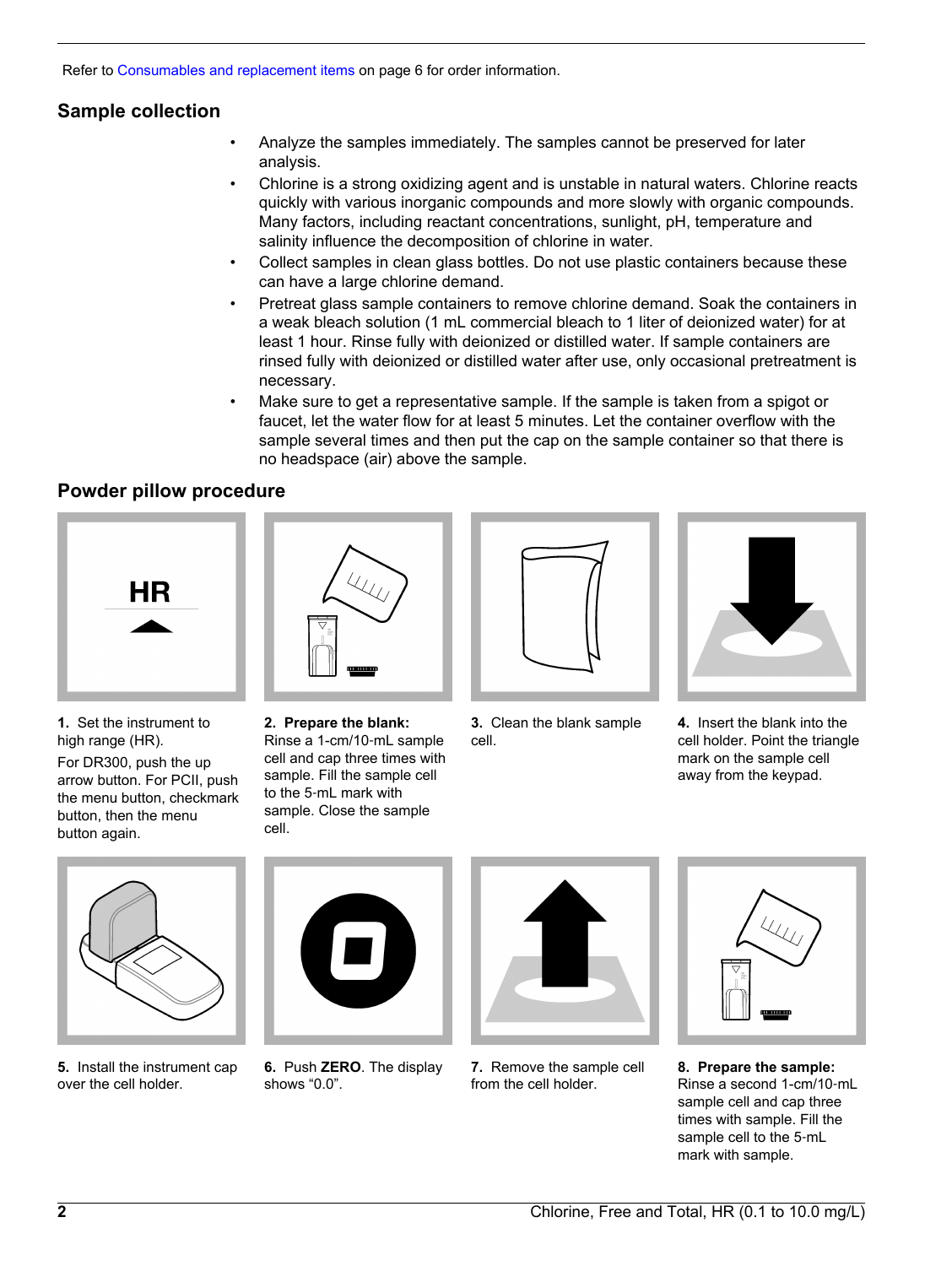

**9.** Add one 25‑mL DPD Free Chlorine Reagent Powder Pillow or one 25‑mL DPD Total Chlorine Reagent Powder Pillow to the second sample cell.



**10.** Close the sample cell. Invert the sample cell for about **20 seconds** to dissolve the reagent. Undissolved power will not affect accuracy. A pink color will show if chlorine is in the sample.



**11.** Clean the prepared sample cell.



**12. Free chlorine measurement:** Within 1 minute of the reagent addition, insert the prepared sample into the cell holder. Point the triangle mark on the sample cell away from the keypad.

Go to step [15](#page-2-0).



**13.** Set and start a timer for 3 minutes. A 3‑minute reaction time starts.



**14. Total chlorine measurement:** After 3 minutes and within 6 minutes of the reagent addition, insert the prepared sample into the cell holder. Point the triangle mark on the sample cell away from the keypad.



**15.** Install the instrument cap over the cell holder.



**16.** Push **READ**. Results show in mg/L  $Cl<sub>2</sub>$ .

<span id="page-2-0"></span>

**17.** Immediately empty the sample cell. Rinse the sample cell and cap three times with deionized water.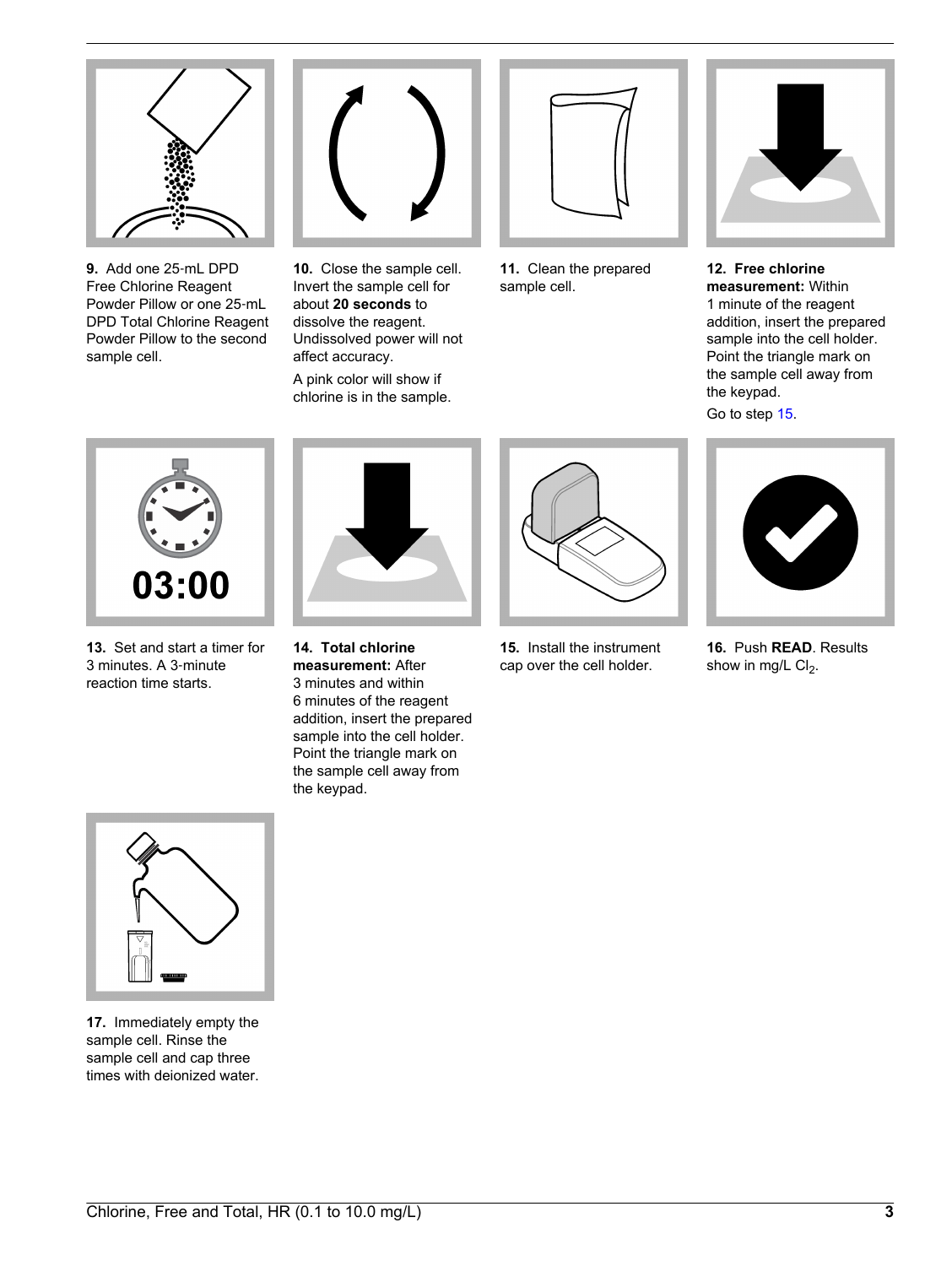# **Interferences**

<span id="page-3-0"></span>

| <b>Interfering substance</b>                                                     | Interference level                                                                                                                                                                                                                                                                                                                                                                                                                             |  |  |
|----------------------------------------------------------------------------------|------------------------------------------------------------------------------------------------------------------------------------------------------------------------------------------------------------------------------------------------------------------------------------------------------------------------------------------------------------------------------------------------------------------------------------------------|--|--|
| Acidity                                                                          | More than 150 mg/L CaCO <sub>3</sub> . The full color may not develop or the color may fade instantly.<br>Adjust to pH 6-7 with 1 N Sodium Hydroxide. Measure the amount to add on a separate sample<br>aliquot, then add the same amount to the sample that is tested. Correct the test result for the<br>dilution from the volume addition.                                                                                                  |  |  |
| Alkalinity                                                                       | More than 250 mg/L CaCO <sub>3</sub> . The full color may not develop or the color may fade instantly.<br>Adjust to pH 6-7 with 1 N Sulfuric Acid. Measure the amount to add on a separate sample<br>aliquot, then add the same amount to the sample that is tested. Correct the test result for the<br>dilution from the volume addition.                                                                                                     |  |  |
| Bromine, Br <sub>2</sub>                                                         | Positive interference at all levels                                                                                                                                                                                                                                                                                                                                                                                                            |  |  |
| Chlorine Dioxide, CIO <sub>2</sub>                                               | Positive interference at all levels                                                                                                                                                                                                                                                                                                                                                                                                            |  |  |
| Chloramines, organic                                                             | May interfere in the result for total chlorine analysis                                                                                                                                                                                                                                                                                                                                                                                        |  |  |
| <b>Hardness</b>                                                                  | No effect at less than 1000 mg/L as $CaCO3$                                                                                                                                                                                                                                                                                                                                                                                                    |  |  |
| lodine, $I_2$                                                                    | Interferes at all levels                                                                                                                                                                                                                                                                                                                                                                                                                       |  |  |
| Manganese, Oxidized<br>$(Mn^{4+}, Mn^{7+})$ or Chromium,<br>Oxidized $(Cr^{6+})$ | Pre-treat the sample as follows:<br>1.<br>Adjust the sample pH to 6-7.<br>Add 3 drops of Potassium lodide (30-g/L) to 10 mL of sample.<br>2.<br>Mix and wait 1 minute.<br>3.<br>Add 3 drops of Sodium Arsenite (5-g/L) and mix.<br>4.<br>Use the test procedure to measure the concentration of the treated sample.<br>5.<br>Subtract this result from the result without the treatment to obtain the correct chlorine<br>6.<br>concentration. |  |  |
| Monochloramine                                                                   | May interfere in the result for free chlorine analysis. Refer to Monochloramine interference in<br>free chlorine analysis on page 4.                                                                                                                                                                                                                                                                                                           |  |  |
| Ozone                                                                            | Positive interference at all levels                                                                                                                                                                                                                                                                                                                                                                                                            |  |  |
| Peroxides                                                                        | May interfere                                                                                                                                                                                                                                                                                                                                                                                                                                  |  |  |
| Highly buffered samples or<br>extreme sample pH                                  | Can prevent the correct pH adjustment (of the sample) by the reagents. Sample pretreatment<br>may be necessary. Adjust to pH 6-7 with acid (Sulfuric Acid, 1 N) or base (Sodium Hydroxide,<br>1 N). Correct the test result for the dilution caused by the volume additions.                                                                                                                                                                   |  |  |

## **Monochloramine interference in free chlorine analysis**

For standard disinfection with free chlorine, monochloramine will not be in the sample after the breakpoint or will have a very low concentration. If the monochloramine concentration is higher than the limit of detection, monochloramine can cause a positive interference in the free chlorine analysis (DPD method). The concentration of monochloramine, the sample temperature and pH all have an effect on the interference level. The monochloramine interference slowly increases when the prepared sample for free chlorine is measured more than 1 minute after the DPD reagent addition.

[Table 1](#page-3-2) gives the approximate interference level of monochloramine in the free chlorine test (as mg/L  $Cl<sub>2</sub>$ ) at different sample temperatures.

<span id="page-3-2"></span><span id="page-3-1"></span>

| $NH2Cl$ (as $Cl2$ ) | 5 °C (41 °F) | 10 °C (50 °F) | 20 °C (68 °F) | 30 °C (83 °F) |
|---------------------|--------------|---------------|---------------|---------------|
| 1.2 mg/L            | 0.2          | 0.2           | 0.3           | 0.3           |
| $2.5 \text{ mg/L}$  | 0.4          | 0.5           | 0.6           | 0.6           |
| 3.5 mg/L            | 0.5          | 0.6           | 0.7           | 0.8           |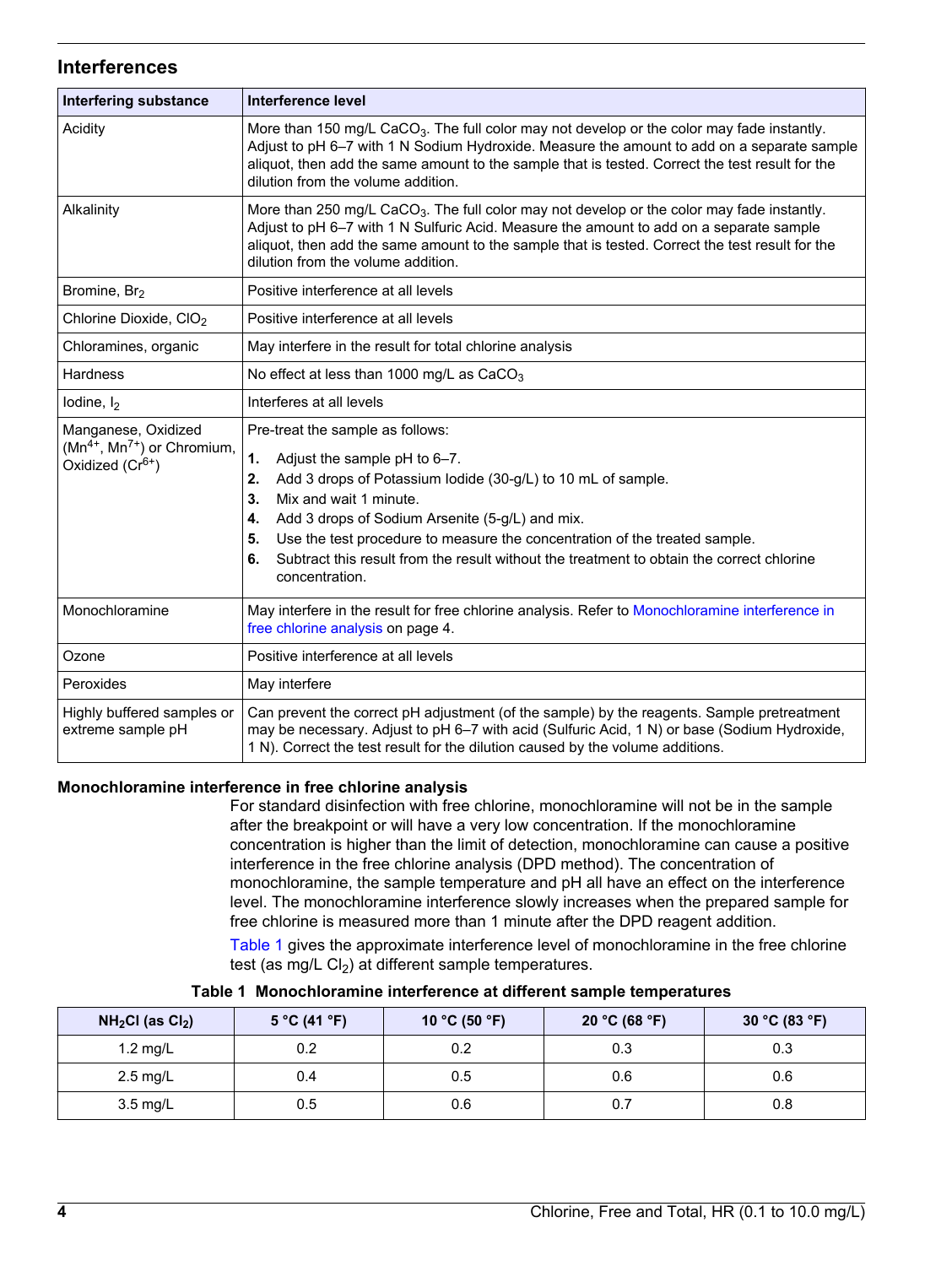# **Pollution prevention and waste management**

If sodium arsenite was added to the sample for manganese or chromium interferences, the reacted samples will contain arsenic and must be disposed of as a hazardous waste. Dispose of reacted solutions according to local, state and federal regulations. must be disposed of as a hazardous waste. Dispose of reacted solutions according to local, state and federal regulations.

# **Accuracy check**

#### **Standard additions method**

Use the standard additions method to validate the test procedure, reagents and instrument and to find if there is an interference in the sample. Items to collect:

- Chlorine Standard Solution, 2-mL PourRite® Ampule, 50–75 mg/L (use mg/L on label)
- Ampule breaker
- Pipet, TenSette<sup>®</sup>, 0.1–1.0 mL and tips
- **1.** Prepare three spiked samples: use the TenSette pipet to add 0.1 mL, 0.2 mL and 0.3 mL of the standard solution, respectively, to three 5-mL portions of fresh sample. Mix well.
- **2.** Use the test procedure to measure the concentration of each of the spiked samples. Start with the smallest sample spike. Measure each of the spiked samples in the instrument.
- **3.** Compare the expected result to the actual result. The expected increase in the chlorine concentration is the  $Cl<sub>2</sub>$  mg/L concentration from the label of the standard solution multiplied by 0.1 mL for every 5 mL of standard solution added.

#### **Standard solution method**

If the Standard Calibration Adjust feature is used to adjust the calibration curve of the DR300 or Pocket Colorimeter II, the concentration of the chlorine standard must be between 4.5 and 7.0 mg/L chlorine for the HR procedure.

# **Verification of on-line analyzers**

This procedure can be used to meet the requirements of USEPA Method 334.0 - Determination of Residual Chlorine in Drinking Water Using an On-line Chlorine Analyzer. The procedure and requirements for compliance with EPA Method 334.0 can be downloaded directly from [http://www.hach.com/method334.](http://www.hach.com/method334)

## **Method performance**

The method performance data that follows was derived from laboratory tests that were measured on a DR300 and a Pocket Colorimeter II during ideal test conditions. Users can get different results under different test conditions.

| Precision (95% confidence interval) |  |  |
|-------------------------------------|--|--|
| $5.0 \pm 0.2$ mg/L Cl <sub>2</sub>  |  |  |
|                                     |  |  |

# **Summary of method**

Chlorine can be in water as free chlorine and as combined chlorine. Both forms can be in the same solution and can be determined together as total chlorine. Free chlorine is in a solution as hypochlorous acid or hypochlorite ion. Combined chlorine represents a combination of chlorine-containing compounds, including monochloramine, dichloramine, nitrogen trichloride and other chloro derivatives. The combined chlorine oxidizes iodide (I– ) to iodine (I2). The iodine and free chlorine reacts with DPD (N,N-diethyl-pphenylenediamine) to form a red solution. The color intensity is proportional to the chlorine concentration. To get an approximate combined chlorine concentration, compare the results of the free chlorine test and the total chlorine test on the same sample. For more accuracy, use different methods to determine total chlorine, monochloramine and free chlorine. Different methods are more accurate because of the pH-dependent